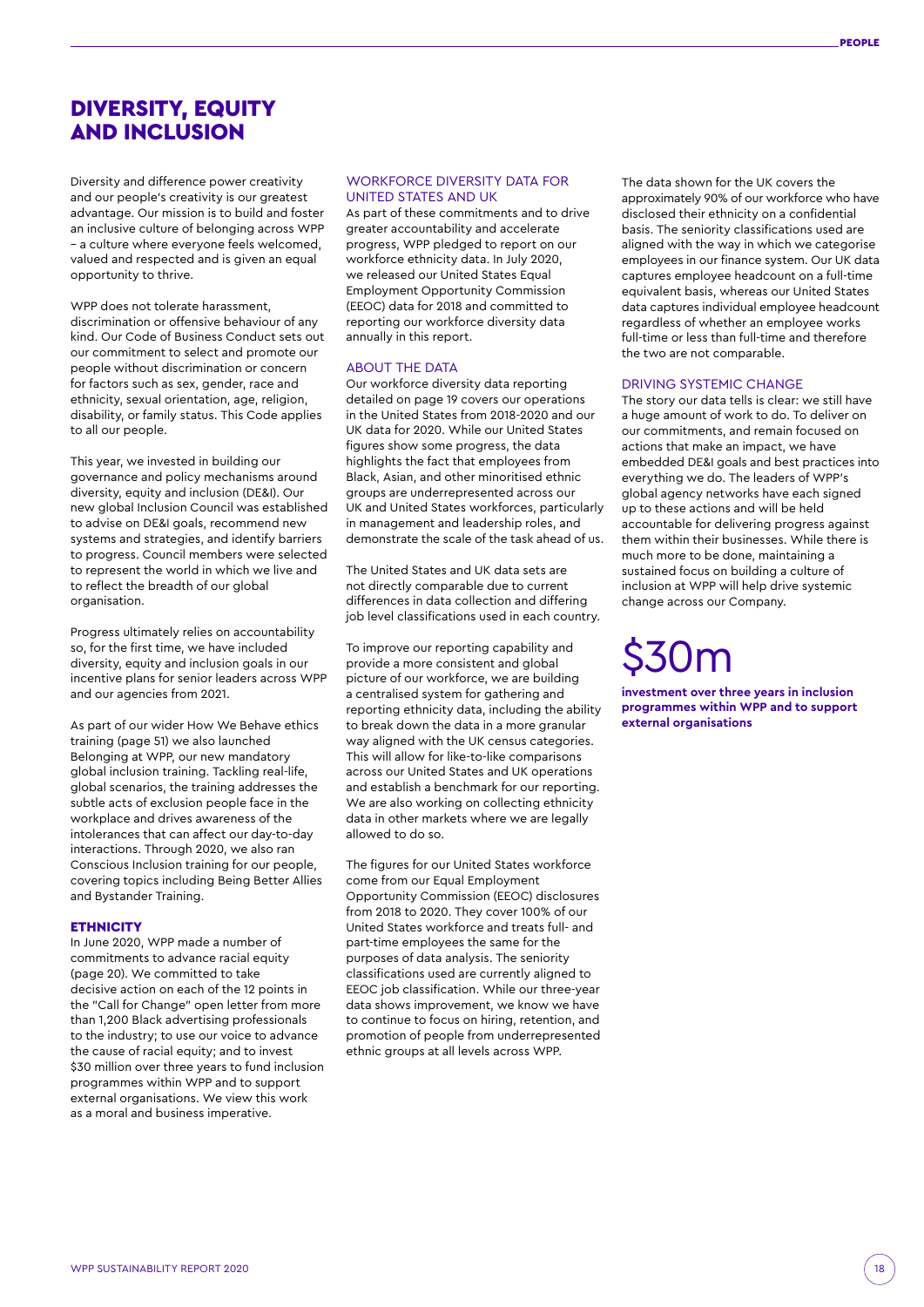# WORKFORCE ETHNICITY DATA FOR US AND UK

## UNITED STATES 2018, 2019 AND 2020 DATA1,2

| Level                                  | Year | <b>Black or</b><br><b>African American</b> | Asian | <b>Hispanic or</b><br>Latino | White | Two or more<br>races/others |
|----------------------------------------|------|--------------------------------------------|-------|------------------------------|-------|-----------------------------|
| <b>Senior/Executive Level Managers</b> | 2020 | 3.9%                                       | 6.9%  | 6.4%                         | 80.9% | 1.9%                        |
|                                        | 2019 | 2.9%                                       | 6.6%  | 6.4%                         | 82.3% | 1.8%                        |
|                                        | 2018 | 2.2%                                       | 5.7%  | 5.8%                         | 85.0% | 1.3%                        |
| <b>First/Mid-Level Managers</b>        | 2020 | 4.4%                                       | 10.6% | 9.4%                         | 73.3% | 2.3%                        |
|                                        | 2019 | 4.2%                                       | 10.6% | 9.8%                         | 73.2% | 2.2%                        |
|                                        | 2018 | 4.1%                                       | 9.9%  | 9.3%                         | 74.8% | 1.9%                        |
| Professionals                          | 2020 | 6.7%                                       | 15.3% | 9.3%                         | 65.4% | 3.3%                        |
|                                        | 2019 | 6.6%                                       | 15.7% | 8.9%                         | 65.5% | 3.3%                        |
|                                        | 2018 | 6.4%                                       | 15.0% | 8.7%                         | 67.0% | 2.9%                        |
| <b>All Staff</b>                       | 2020 | 6.5%                                       | 12.0% | 9.9%                         | 68.9% | 2.7%                        |
|                                        | 2019 | 6.4%                                       | 12.4% | 9.8%                         | 68.7% | 2.7%                        |
|                                        | 2018 | 6.2%                                       | 11.7% | 9.4%                         | 70.2% | 2.5%                        |

## UNITED KINGDOM 2020 DATA3,4

| Level                                        | <b>Black</b> | Asian | <b>Mixed</b> | Other ethnic | White | Unknown or<br>undisclosed |
|----------------------------------------------|--------------|-------|--------------|--------------|-------|---------------------------|
| <b>Board Members</b><br>or Executive Leaders | 0.8%         | 3.8%  | 2.1%         | 1.3%         | 87.2% | 4.8%                      |
| <b>Senior Managers</b>                       | 2.4%         | 5.8%  | 2.6%         | 2.6%         | 79.5% | 7.1%                      |
| <b>Other Employees</b>                       | 4.7%         | 9.1%  | 2.8%         | 4.7%         | 69.2% | 9.5%                      |
| All Staff                                    | 4.1%         | 8.2%  | 2.8%         | 4.2%         | 71.9% | 8.8%                      |

<sup>&</sup>lt;sup>1</sup> Changes in our US data reflect a number of structural changes we have made to our business in the past two years, including significant disposals, as well as employee attrition.<br><sup>2</sup> Our 2019 and 2020 data, which alig

employee headcount in each country.<br>4 In the US we are publishing data that is collected by EEOC annually, as legally required. To meet our June 2020 commitments, we have worked over the past year to gather and report UK e and will continue to do so going forward.